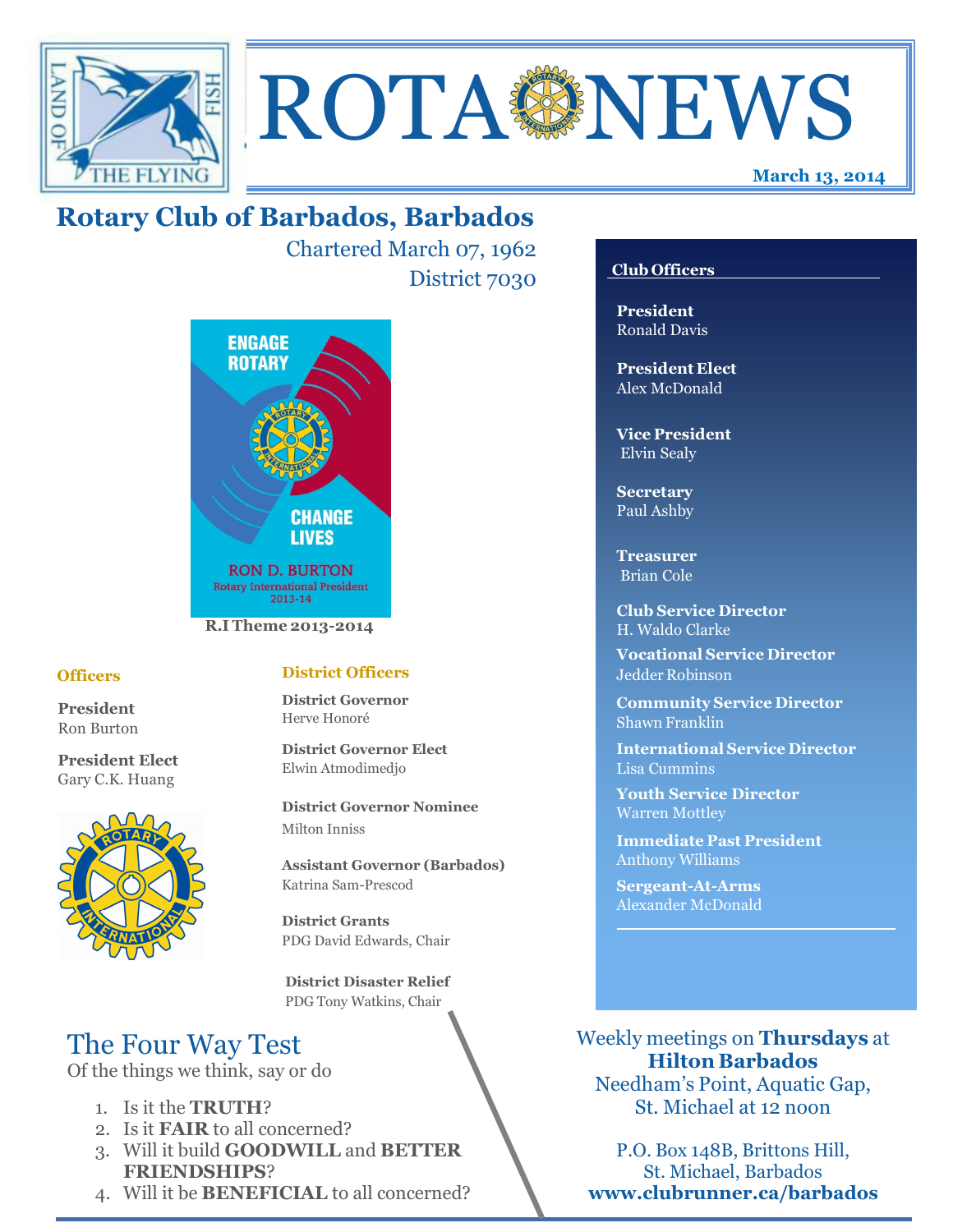# **Welcome to the weekly meeting of the Rotary Club of Barbados**

**Your Greeters today are:**  PP Robert Morris and Rtn.Trevor Whitehall

**Today we are having a Fellowship Meeting with Rtn, Rev. Guy A.K. Hewitt presenting a Classification Talk**

## **Activity from March 06, 2014**

For those who missed last week. There was a Business Meeting. Following is a Summary of the Director Reports

## **Club Service – Waldo Clarke**

Average attendance is approximately 60%; however last lunch meeting we had a significant turnout of just over 70% (Feb 27)

# **Five Classification Talks are still Outstanding**

Rtns. Tracey, Tracy, Donella, Guy, and Annie – they will be presented within the next six weeks.

We are currently utilising the services of Desiree Phillips for programmes to promote public awareness - much work is being done in the area of promoting The Australian BEE GEES Concert.

## **Vocational Service-Jedder Robinson**

## **Parish Signs Project – Awaiting Permission**

A letter was sent to the Chief Technical Director, Ministry of Transport & Works outlining the Parish Signs Project and requesting permission from the Ministry to Partner with the Club in having the signs made and planted.

## **51 years of Rotary Anniversary Exhibition**

Permission granted for the mounting of the exhibition at the Warrens Branch of CIBC First Caribbean Bank.

**Activity from March 06, 2014 -** Comm**unity Service-Shawn Franklin** 

## **Senior Citizen Sunset Concert**

On Sunday April 13th RCoB will host approximately 100 Senior Citizen from various Homes at our Annual Sunset concert at the Main Guard. The entertainment will include the Royal Barbados Police Force Band and friends inclusive of the Goodwill Singers will be performing. Rotarians are asked to make a special effort to attend. Rotarians will be asked to assist with refreshments and details on this will be forth coming in the near future.

## **Children's Homes Committee**

Within the next couple weeks the Children's Homes Committee will be rolling out an exciting new program:

# **Weekly Children Homes Engagement Program**

The program will commence at Sterling Home where various activities will be conducted to include but not limited to following:

- Presentations on topics of interest to teens;
- Homework programme; and
- Programmes and activities for "Life after Residential Care".
- Programme on Personal development, skills identification and future career; and
- Evening of interaction and confidence building.

# **Meeting Details**

Thursday, March 06, 2014.

Sgt-at-Arms: PE William A. McDonald

|  | <b>Fines</b> | $-$ \$204.00 |
|--|--------------|--------------|
|--|--------------|--------------|

- Attendance 64%
- $\text{Raffle}$   $\qquad \qquad \$95.00$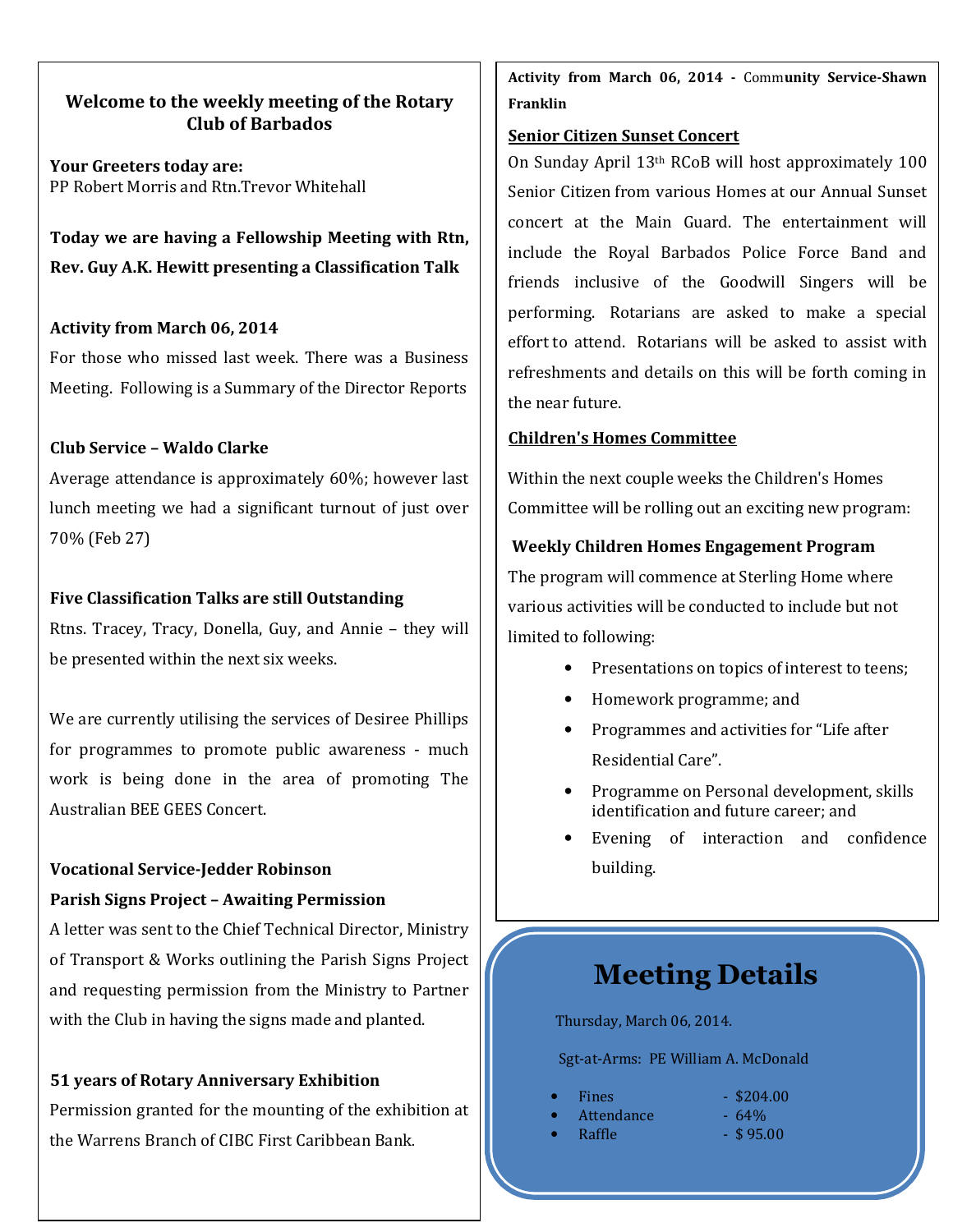

**Reminder:** The **Australian BEE GEES** on the grounds of the Ilaro Court on March 15, 2014. Members are reminded to hand in all collected proceeds for the concert to Treasurer Brian. There is a Facebook page promoting the event. Please like and share and do all you can to promote this show.

The Bar Service Roster has been circulated by PP Carl (Tony) Williams. Please view the roster for your duties and times. If you have not received the schedule please contact him directly or if you think some adjustment is warranted.

Kindly note that Rotarians whose names are not on the roster will most likely have been rostered for gate or parking duties. If you have not been allocated to any area, please let Tony know.

#### **Bank Display**

The CIBC First Caribbean Bank has agreed to mount an Exhibition at the Warrens Branch depicting the work of The Rotary Club of Barbados over the past fifty one years. This will be held for the period March 24 to 28, 2014 during banking hours.

# **Rotary Club of Barbados Mini Model United Nations Project – International Service**

The Annual Mini Model United Nations Assembly will climax this Saturday at UN House in a display of oratory skill, multiculturalism and officialdom. Senator the Hon. Maxine P.O McClean Minister of Foreign Affairs & Foreign Trade and UN Resident Representative Mr. Stephen O'Malley will address the students and declare the proceedings open, while the Barbados Defence Force will provide us with a full flag display of the represented countries. This week, students will dress either in business wear or national dress of their assigned country and deliver what we expect to be sterling oratory performances on the issues facing their countries in the areas of environmental sustainability and women's empowerment and gender equality. We hope more Rotarians will come out to hear these outstanding young ambassadors. The Assembly commences at 9 am and runs until 5 pm. Please provide your name and vehicle number to Director Lisa if you wish to attend.

# **Children's Homes Committee – Con't**

A List of volunteers will be established to ensure adequate representation from Rotarians. It is anticipated that outside of the core committee personnel, Rotarians will be asked to donate one afternoon every three months to this most noble and necessary cause.

The weekly engagement program will lead up to separate Boys and Girls empowerment workshops which will be held once every quarter.

#### **ROTARACT WEEK - March 10-16**

March 13 – Anniversary of the First Rotaract Club

Every year, World Rotaract Week honours the chartering of the first club in North Carolina, USA, on 13 March 1968. Rotaract was officially inaugurated during January 1968 under R.I. President Luther Hodges. World Rotaract Week, observed annually the week of 13 March, is designed to foster Rotaract-Rotary activities in celebration of the founding of the Rotaract program. This event is also an excellent opportunity to inform members of your community about the amazing work that Rotaract clubs do, and give them an opportunity to get involved. Rotaract clubs and their sponsor Rotary clubs have the freedom to explore a variety of methods of participating in World Rotaract Week. Rotaractors can decide the best way for their club to celebrate the Rotaract program – completing one, two or an entire week's worth of activities. Please note the following to commemorate Rotaract's anniversary:

- partner with your sponsor Rotary club and attend each other's meetings;
- $\bullet$  complete a service project together; and
- \* encourage a nearby Rotary club to sponsor a new Rotaract club in its area.

Participating clubs can receive special recognition from Rotary International.

 *– PP Dr. Grenville Winslow Phillips, C.B.E,,J.P. Look out next week for Profiles in Community Service # 5*